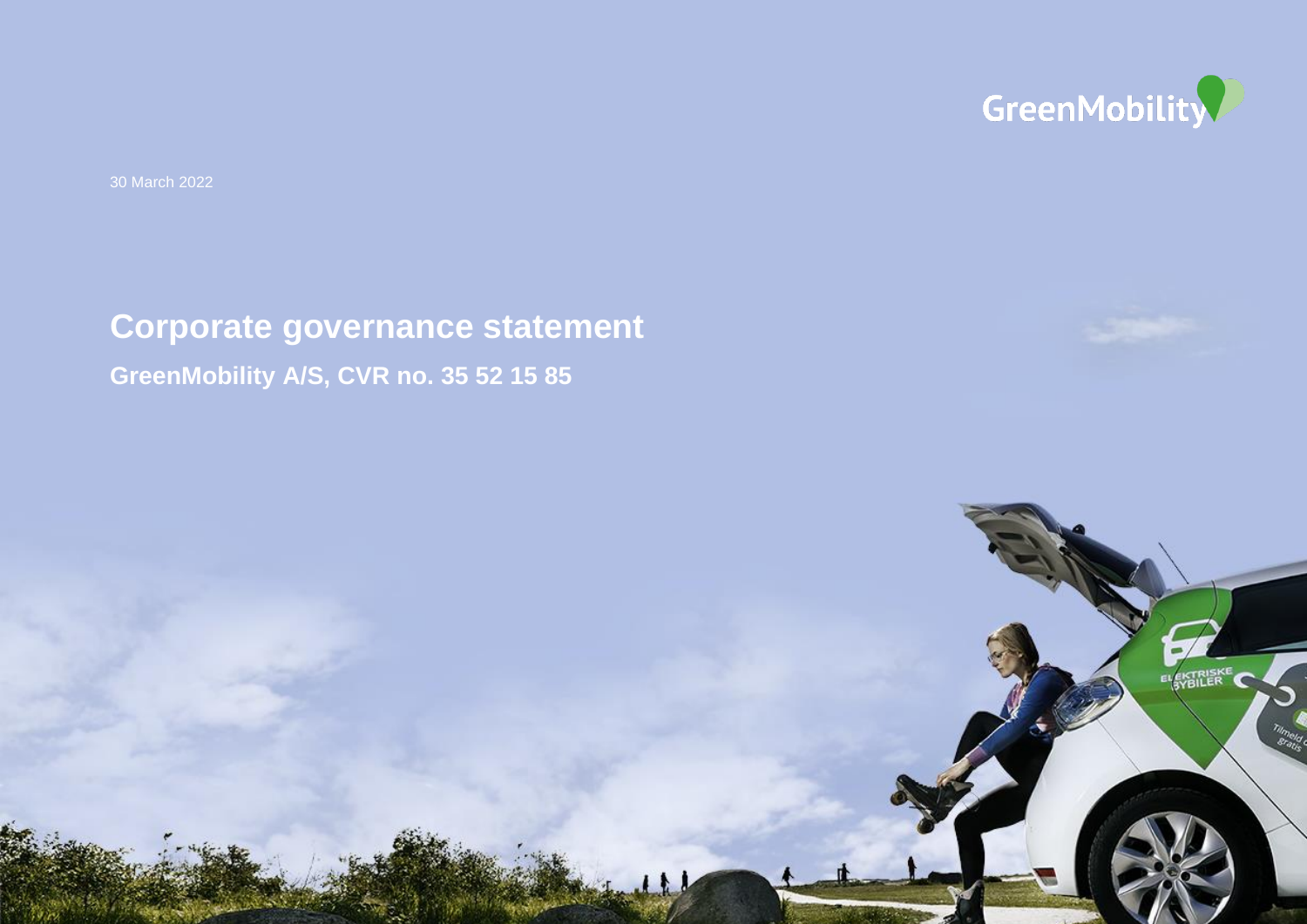# **1 GreenMobility A/S – Statement on Corporate Governance**

This corporate governance statement for GreenMobility A/S, company registration no. 35 52 15 85 ("GreenMobility" or the "Company") has been prepared pursuant to Section 107b of the Danish Financial Statements Act and the Rules for Issuers of Shares of Nasdaq Copenhagen A/S. This statement has been prepared in connection with GreenMobility's annual report for 2021 and forms part of the management review.

## **2 Management structure**

GreenMobility has a two-tier management structure consisting of the Board of Directors and the Executive Management. The two bodies are separate and have no overlapping members. The Board of Directors is responsible for the overall and strategic management and proper organization of GreenMobility's business and operations and it supervises GreenMobility's activities, management and organization. The Board of Directors appoints and dismisses the members of the Executive Management, who are responsible for the day-to-day management of GreenMobility.

### **3 Board of Directors**

Pursuant to the Articles of Association, the Board of Directors shall consist of not less than three and not more than seven members elected by the general meeting. Currently, the Board of Directors consists of five members elected by the general meeting. The Board of Directors elects a Chairman of the Board of Directors among its members. The Board of Directors may in addition elect a Vice Chairman of the Board of Directors. Under the Recommendations on Corporate Governance, all five members of the current Board of Directors have been assessed by GreenMobility to be independent. The members of the Board of Directors comprise a group of professionally skilled business people also representing diversity and international experience.

The members of the Board of Directors are elected by the general meeting are elected for a term of one year until the next annual general meeting. Members of the Board of Directors may be re-elected.

The Board of Directors normally holds at least five regular meetings annually, including a strategy review, plus ad hoc meetings as required.

# **4 Audit Committee**

The Board of Directors has established an Audit Committee, which has a charter setting forth its purpose and responsibilities. The Audit Committee reports and makes recommendations to the Board of Directors.

The Audit Committee currently consists of two members appointed by and among the Board of Directors. The overall purpose of the Audit Committee is to review accounting and audit matters that by decision of the Board of Directors or the Audit Committee require a more thorough evaluation, and assess the internal controls and risk management systems of GreenMobility. Its duties also include supervision of GreenMobility's auditors and review of the audit process.

The Audit Committee shall convene when it is deemed necessary or appropriate, however it is expected to be convened at least three times a year. GreenMobility's Chief Financial Officer shall participate in the meetings of the Audit Committee, unless otherwise requested by the Audit Committee, and GreenMobility's external auditor shall participate in meetings of the Audit Committee if so requested by the Audit Committee. The external auditor shall attend at least one meeting per year or the relevant part hereof where the Executive Management is not present.

The members of the Audit Committee meets the independence requirement set out in the Corporate Governance Recommendations.

# **5 Nomination and Remuneration Committee**

The Board of Directors has established a Nomination & Remuneration Committee as of primo 2022, which reports and makes recommendations to the Board of Directors.

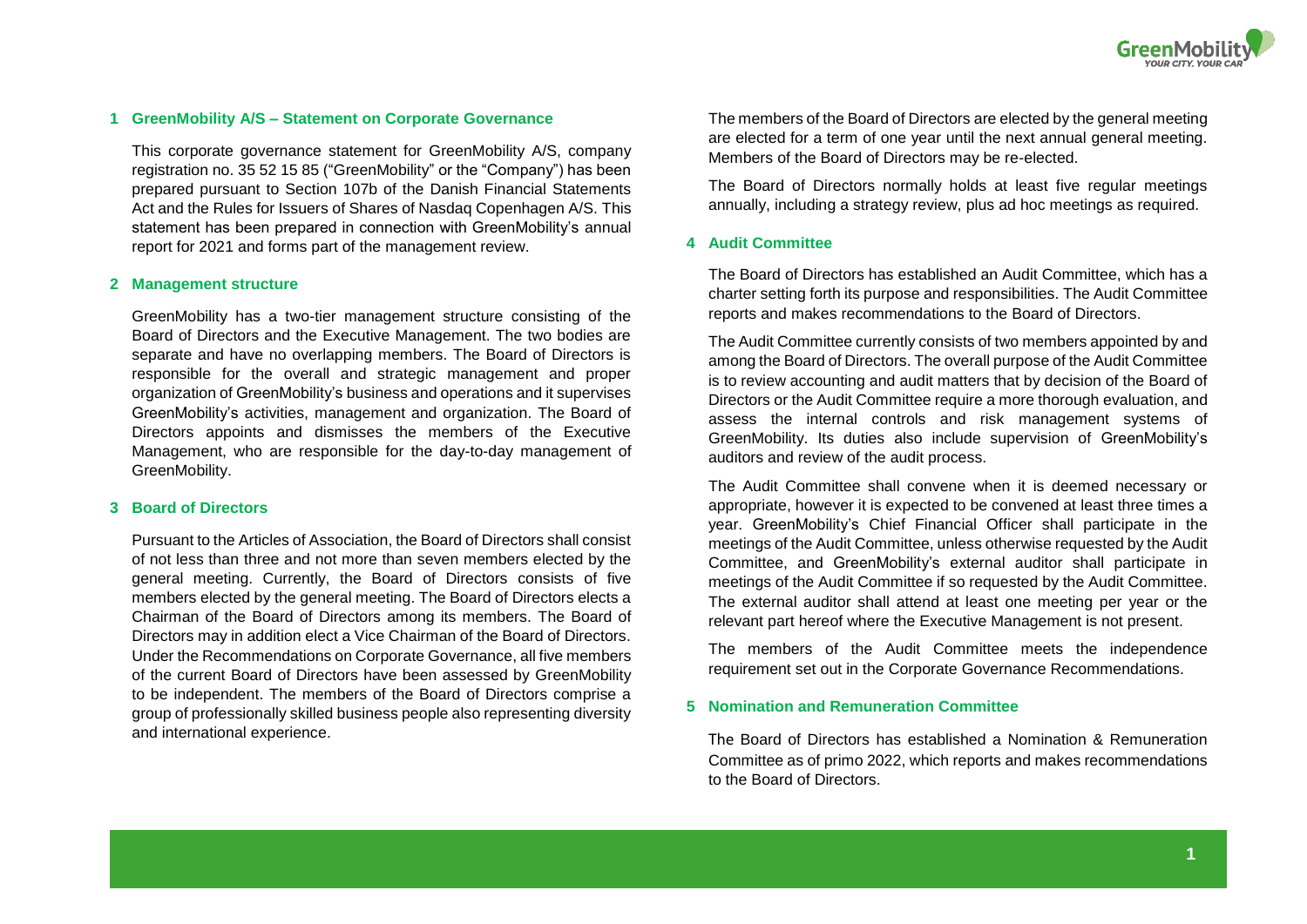

The Nomination & Remuneration Committee currently consists of two members appointed by and among the Board of Directors. The overall purpose of the Nomination & Remuneration Committee is to ensure the right recruitment of the Company's executive managers as well as members to the Board of Directors. In addition, the committee's purpose is to design, monitor and update the Company's remuneration policy when and as needed, to reflect remuneration that enables the Company to attract board members and executive managers with the qualifications needed to carry out the Company's strategy.

#### **6 Executive Management**

Pursuant to the Articles of Association, the Executive Management shall consist of one to four members appointed by the Board of Directors. Currently, the Executive Management consists of two members, the Chief Executive Officer and the Chief Financial Officer, who are responsible for the day-to-day management and compliance with the procedures, instructions, guidelines and recommendations issued by the Board of Directors. The Executive Management's responsibilities include inter alia organization of GreenMobility as well as allocation of resources, determination and implementation of strategies and policies and ensuring timely reporting to the Board of Directors. The Executive Management also presents and recommends proposals on the overall strategy and objectives to the Board of Directors.

#### **7 Internal control and financial reporting procedures**

The Board of Directors, the Audit Committee and the Executive Management are ultimately responsible for GreenMobility's risk management and internal controls in relation to its financial reporting, and approve GreenMobility's general policies in that regard. The Audit Committee assists the Board of Directors in overseeing the reporting process and the most important risks involved in this respect. The Executive Management is responsible for the effectiveness of the internal controls and risk management and for the implementation of such controls aimed at mitigating the risk associated with the financial reporting.

GreenMobility has internal control and financial reporting procedures aimed at enabling it to monitor its performance, operations, funding and risk. Currently, GreenMobility does not have any internal audit function. The Board of Directors will continuously review the need for such function.

# **8 Recommendations for good corporate governance**

GreenMobility is currently subject to the Recommendations on Corporate Governance from December 2020, which are available on the Committee on Corporate Governance's website [www.corporategovernance.dk.](http://www.corporategovernance.dk/) As a company listed on Nasdaq Copenhagen, GreenMobility is required to report on its compliance with these recommendations according to the "comply or explain" principle. GreenMobility's position on each recommendation is described in the following and reflects the situation at the time of the reporting.

GreenMobility complies with the Recommendations on Corporate Governance in all material respects, except that GreenMobility has opted to deviate in the following areas:

#### *Recommendation 1.1.3:*

GreenMobility publishes quarterly trading statements in the form of company announcements instead of quarterly financial reports for Q1 and Q3. GreenMobility believes this is an appropriate level of disclosure based on its focus on creation of long-term shareholder value and the characteristics of the business.

Quarterly trading statements enable shareholders, analysts and other stakeholders to assess GreenMobility's performance by providing a reporting overview of certain financial metrics and key performance indicators, including relevant comparative figures as well as management's view on e.g. operating highlights, recent market developments and commercial outlook, as well as relevant non-revenue items.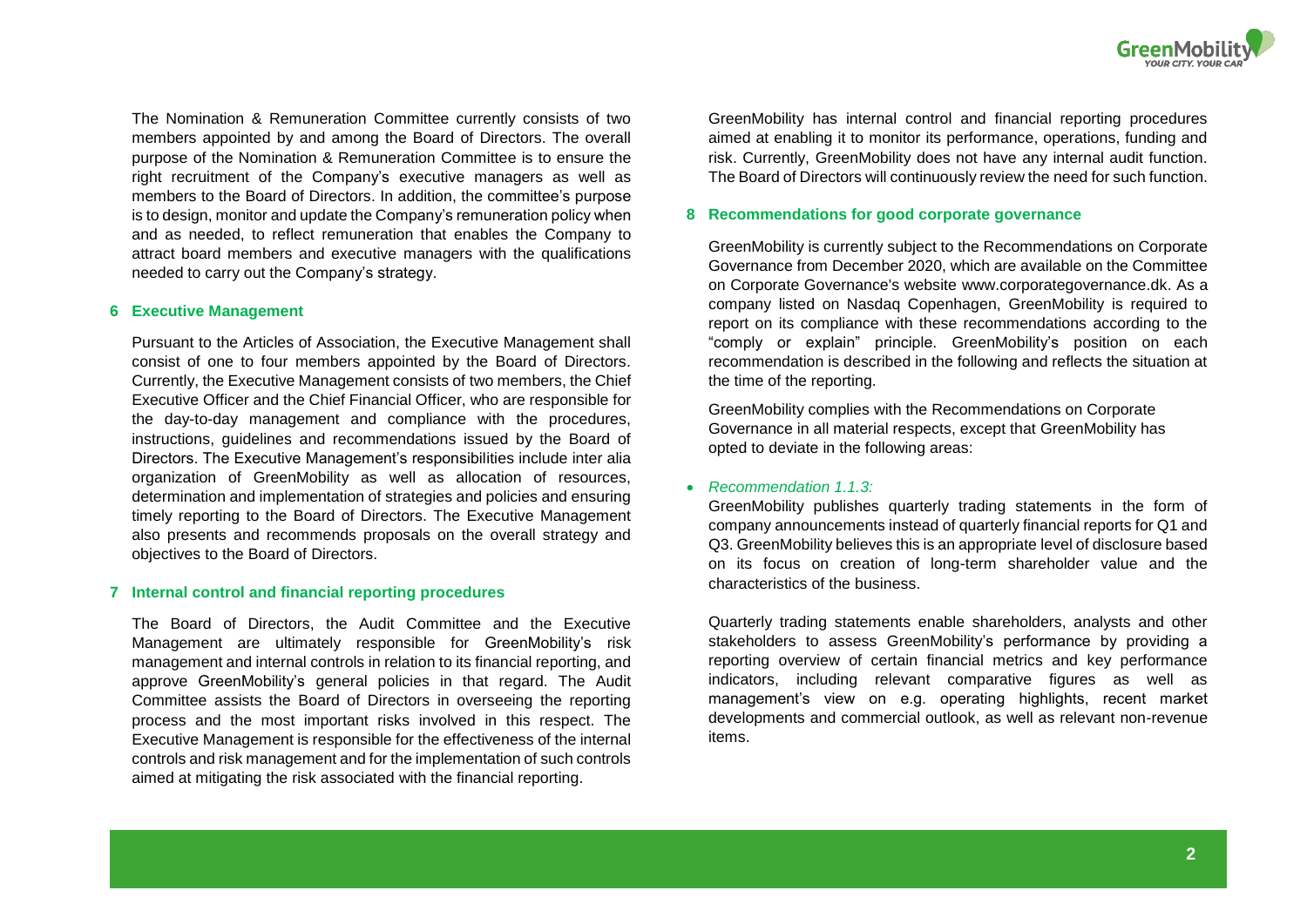

## *Recommendation 1.4.2*

GreenMobility has currently not formally adopted and made public a tax policy. As part of the Company's growth strategy, the group and parent company is for now loss making and thereby having no (or limited) taxable income.

GreenMobility expects to adopt a tax policy during 2022.

#### *Recommendation 2.2.1*:

Due to the size and needs of GreenMobility, the Board of Directors has not found it relevant to formally appoint a deputy chairperson. The Board of Directors will continuously assess the need to appoint a deputy chairperson of the Board of Directors.

#### *Recommendation 4.1.2:*

GreenMobility complies partially with recommendation 4.1.2. GreenMobility's Remuneration Policy does not comply with the recommendation on vesting time for variable long-term remuneration components

The Company has proposed to amend its remuneration policy to include a three-year vesting period for share-based remuneration to the Executive Management and to remove the possibility for the Board of Directors to receive variable remuneration.

Previously, not all members of the management had variable remuneration components with a long-term vesting or maturity period of at least three years in addition to short-term components. For members of the Executive Management, the variable remuneration components consisted of an annual performance based cash bonus, warrants which vest with 1/24 each month over a period of two years as well as warrants which vest with 1/36 over a period of three years. Additionally members of the Board of Directors have previously been awarded with a variable remuneration component solely consisting of warrants which vest with 1/24 each month over a period of two years. GreenMobility believes these

incentives support the Company's development by ensuring that members of the Executive Management are incentivised to achieve both the short term financial and operational goals while supporting the longterm sustainability and development of the Company. Moreover, the grant of warrants to members of the Executive Management and Board of Directors ensures alignment of the interests of management with the interests of the shareholders and GreenMobility's development.

The Company believes that the structure of its incentive schemes align the interest of management with the interests of the shareholders and GreenMobility's development.

#### *Recommendation 4.1.5:*

GreenMobility partially comply with recommendation 4.1.5. GreenMobility has previously awarded warrants to members of the Board of Directors, however, the Company proposes to amend its remuneration policy to reflect that members of the Board of Directors will not receive variable remuneration including share based remuneration going forward.

#### *Recommendation 4.1.6:*

GreenMobility is not currently entitled to reclaim variable remuneration paid to members of the Executive Management and the Board of Directors. When entering into new agreements on variable remuneration, the Company may decide to include the right to reclaim variable remuneration, in full or in part, if the basis on which the variable remuneration was paid proves to be manifestly misstated.

#### *Recommendation 5.1.2:*

GreenMobility has initiated the process of establishing a whistleblower scheme which is expected to be in place during the first half of 2022.

-oOo-

#### Adopted on 30 March 2022.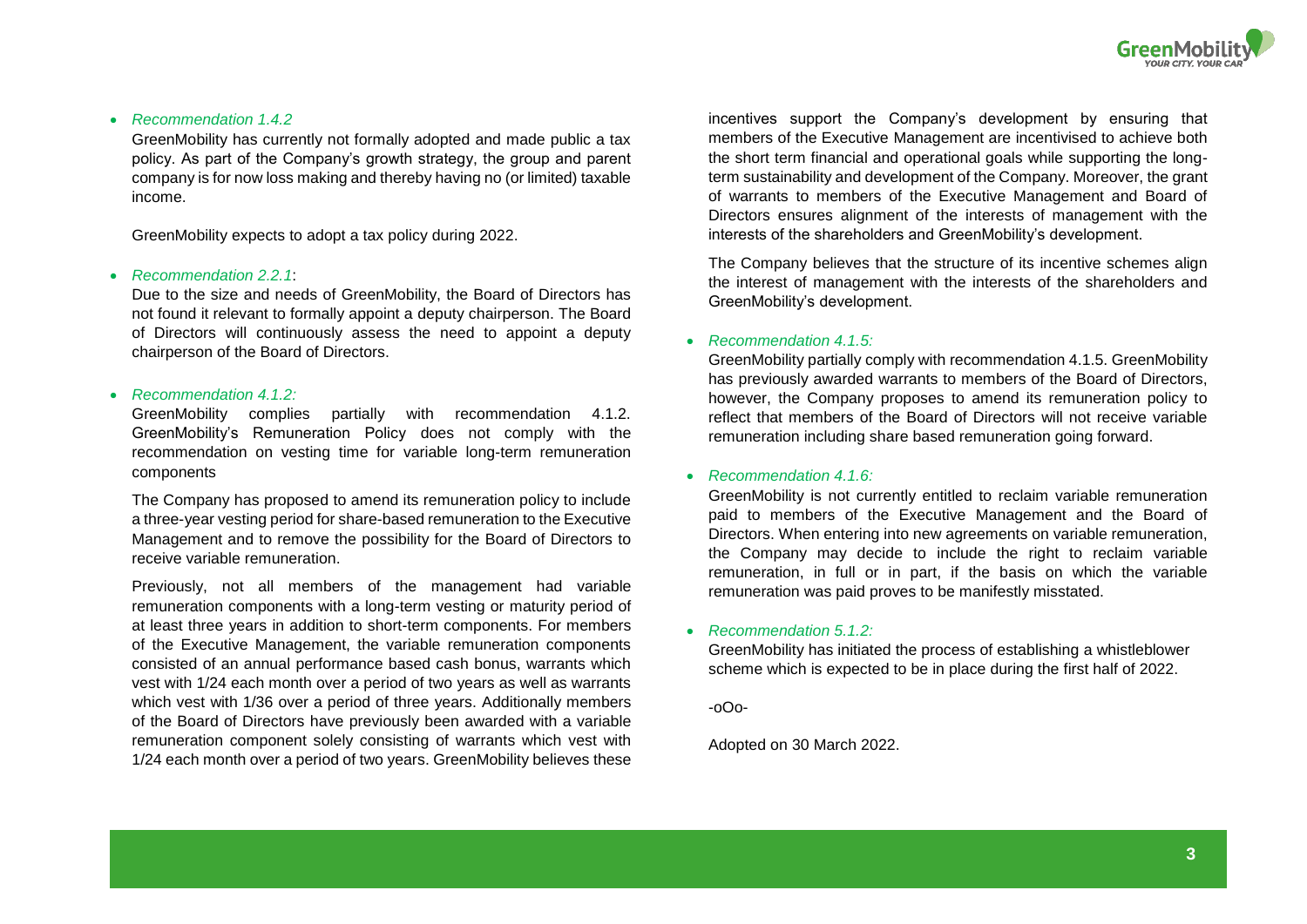

# **Corporate Governance Overview**

| <b>Recommendation</b>                                                                                                                                                                                                                                                                                                                                   | <b>Complies</b> | <b>Deviates</b> | <b>Explanation</b>                                                                                                                                                                                                                                                                                                                                                                                                                                                                                                                                                                                                                                                                                                                                                                                 |
|---------------------------------------------------------------------------------------------------------------------------------------------------------------------------------------------------------------------------------------------------------------------------------------------------------------------------------------------------------|-----------------|-----------------|----------------------------------------------------------------------------------------------------------------------------------------------------------------------------------------------------------------------------------------------------------------------------------------------------------------------------------------------------------------------------------------------------------------------------------------------------------------------------------------------------------------------------------------------------------------------------------------------------------------------------------------------------------------------------------------------------------------------------------------------------------------------------------------------------|
| 1. Communication with the company's shareholders, investors and other<br><b>stakeholders</b>                                                                                                                                                                                                                                                            |                 |                 |                                                                                                                                                                                                                                                                                                                                                                                                                                                                                                                                                                                                                                                                                                                                                                                                    |
| 1.1. Communication with the company's shareholders, investors and other<br><b>stakeholders</b>                                                                                                                                                                                                                                                          |                 |                 |                                                                                                                                                                                                                                                                                                                                                                                                                                                                                                                                                                                                                                                                                                                                                                                                    |
| 1.1.1. The Committee recommends that the management ensure ongoing dialogue<br>between the company and its shareholders so that the shareholders gain relevant<br>insight into the company's affairs and that the board of directors obtains the possibility<br>of hearing and including their views in it work.                                        | $\sqrt{2}$      |                 |                                                                                                                                                                                                                                                                                                                                                                                                                                                                                                                                                                                                                                                                                                                                                                                                    |
| 1.1.2. The Committee recommends that the board of directors adopt policies on the<br>company's relationship with its stakeholders, investors and if relevant other<br>stakeholders in order to ensure that the various interests are included in the<br>company's considerations and that such policies are made available on the<br>company's website. | $\sqrt{}$       |                 |                                                                                                                                                                                                                                                                                                                                                                                                                                                                                                                                                                                                                                                                                                                                                                                                    |
| 1.1.3. The Committee recommends that the company publishes quarterly reports.                                                                                                                                                                                                                                                                           |                 | ÷               | GreenMobility<br>publishes<br>quarterly<br>trading<br>statements in the form of company announcements<br>instead of quarterly financial reports for Q1 and Q3.<br>GreenMobility believes this is an appropriate level of<br>disclosure based on its focus on creation of long-<br>term shareholder value and the characteristics of the<br>business.<br>Quarterly trading statements enable shareholders,<br>analysts and other stakeholders to assess<br>GreenMobility's performance by providing a<br>reporting overview of certain financial metrics and<br>key performance indicators, including relevant<br>comparative figures as well as management's view<br>on e.g. operating highlights, recent market<br>developments and commercial outlook, as well as<br>relevant non-revenue items. |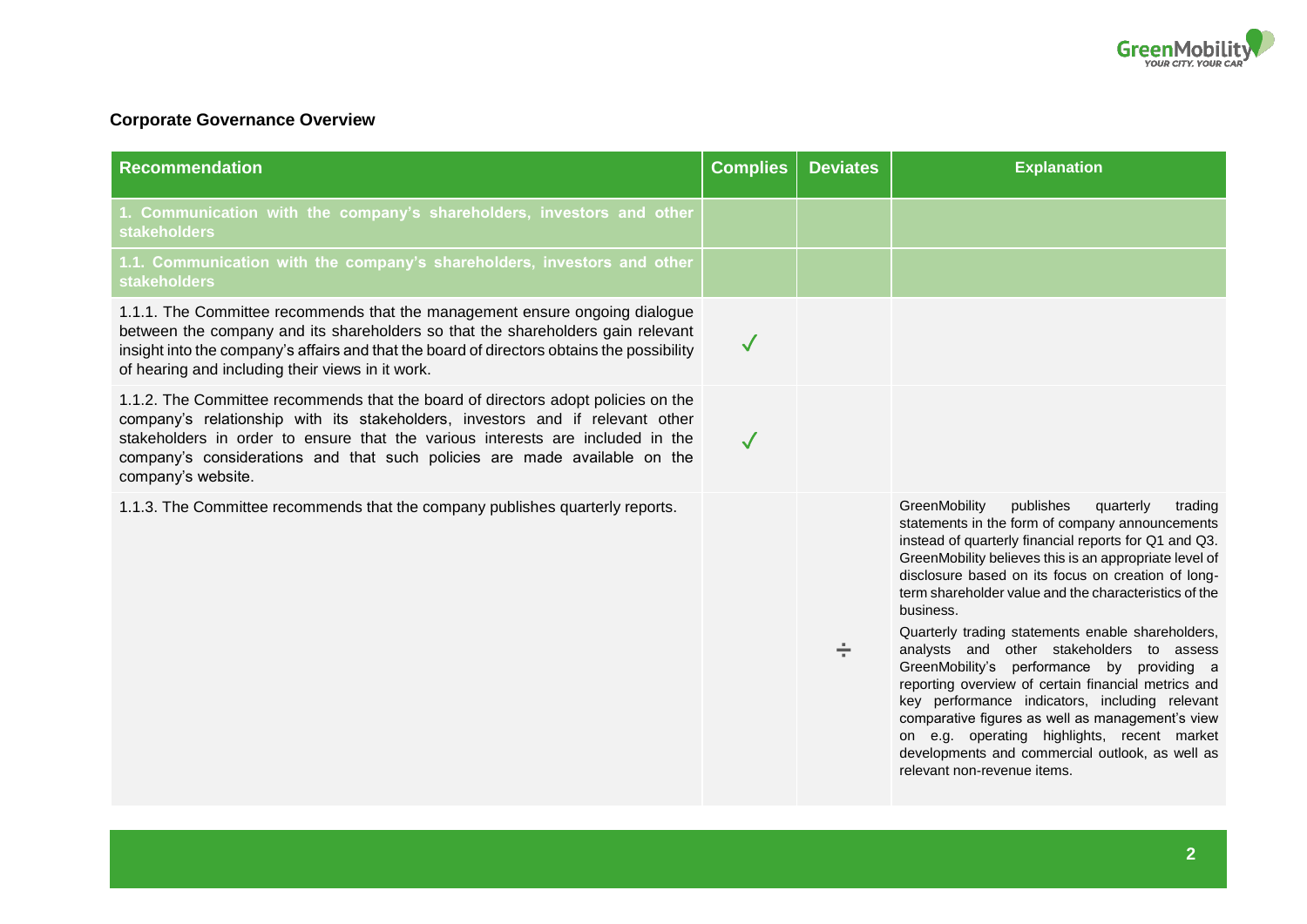

| <b>Recommendation</b>                                                                                                                                                                                                                                                                                                                                                                                                                                                                                                                                                                                                                   | <b>Complies</b> | <b>Deviates</b> | <b>Explanation</b>                                                                                                                                                                                                                                                                                         |
|-----------------------------------------------------------------------------------------------------------------------------------------------------------------------------------------------------------------------------------------------------------------------------------------------------------------------------------------------------------------------------------------------------------------------------------------------------------------------------------------------------------------------------------------------------------------------------------------------------------------------------------------|-----------------|-----------------|------------------------------------------------------------------------------------------------------------------------------------------------------------------------------------------------------------------------------------------------------------------------------------------------------------|
| 1.2. The General meeting                                                                                                                                                                                                                                                                                                                                                                                                                                                                                                                                                                                                                |                 |                 |                                                                                                                                                                                                                                                                                                            |
| 1.2.1. The Committee recommends the board of directors organises the company's<br>general meeting in a manner that allows shareholders, who are unable to attend the<br>meeting in person or are represented by proxy at the general meeting, to vote and<br>raise questions to the management prior to or at the general meeting. The Committee<br>recommends that the board of directors ensures that shareholders can observe the<br>general meeting via webcast or other digital transmission.                                                                                                                                      | $\checkmark$    |                 |                                                                                                                                                                                                                                                                                                            |
| 1.2.2. The Committee recommends that proxies or postal votes to be used at the<br>general meeting enable shareholders to consider each individual item on the agenda.                                                                                                                                                                                                                                                                                                                                                                                                                                                                   | $\checkmark$    |                 |                                                                                                                                                                                                                                                                                                            |
| 1.3. Takeover bids                                                                                                                                                                                                                                                                                                                                                                                                                                                                                                                                                                                                                      |                 |                 |                                                                                                                                                                                                                                                                                                            |
| 1.3.1. The Committee recommends that the company has a procedure in place in the<br>event of takeover bids, containing a "road map" covering matters for the board of<br>directors to consider in the event of a takeover bid, or if the board of directors obtains<br>reasonable grounds to suspect that a takeover bid may be submitted. In addition, it<br>is recommended that it appears from the procedure that the board of directors<br>abstains from countering any takeover bids by taking actions that seek to prevent the<br>shareholders from deciding on the takeover bid, without the approval of the general<br>meeting. | $\checkmark$    |                 |                                                                                                                                                                                                                                                                                                            |
| 1.4. Corporate Social Responsibility                                                                                                                                                                                                                                                                                                                                                                                                                                                                                                                                                                                                    |                 |                 |                                                                                                                                                                                                                                                                                                            |
| 1.4.1. The Committee recommends that the board of directors adopts a policy for the<br>company's corporate social responsibility, including social responsibility and<br>sustainability, and that the policy is available in the management commentary and/or<br>on the company's website. The Committee recommends that the board of directors<br>ensures compliance with the policy.                                                                                                                                                                                                                                                  | $\checkmark$    |                 |                                                                                                                                                                                                                                                                                                            |
| 1.4.2. The Committee recommends that the board of directors adopts a tax policy to<br>be made available on the company's website.                                                                                                                                                                                                                                                                                                                                                                                                                                                                                                       |                 | ÷               | GreenMobility has currently not formally adopted<br>and made public a tax policy. As part of the<br>Company's growth strategy, the group and parent<br>company is for now loss making and thereby<br>having no (or limited) taxable income.<br>GreenMobility expects to adopt a tax policy during<br>2022. |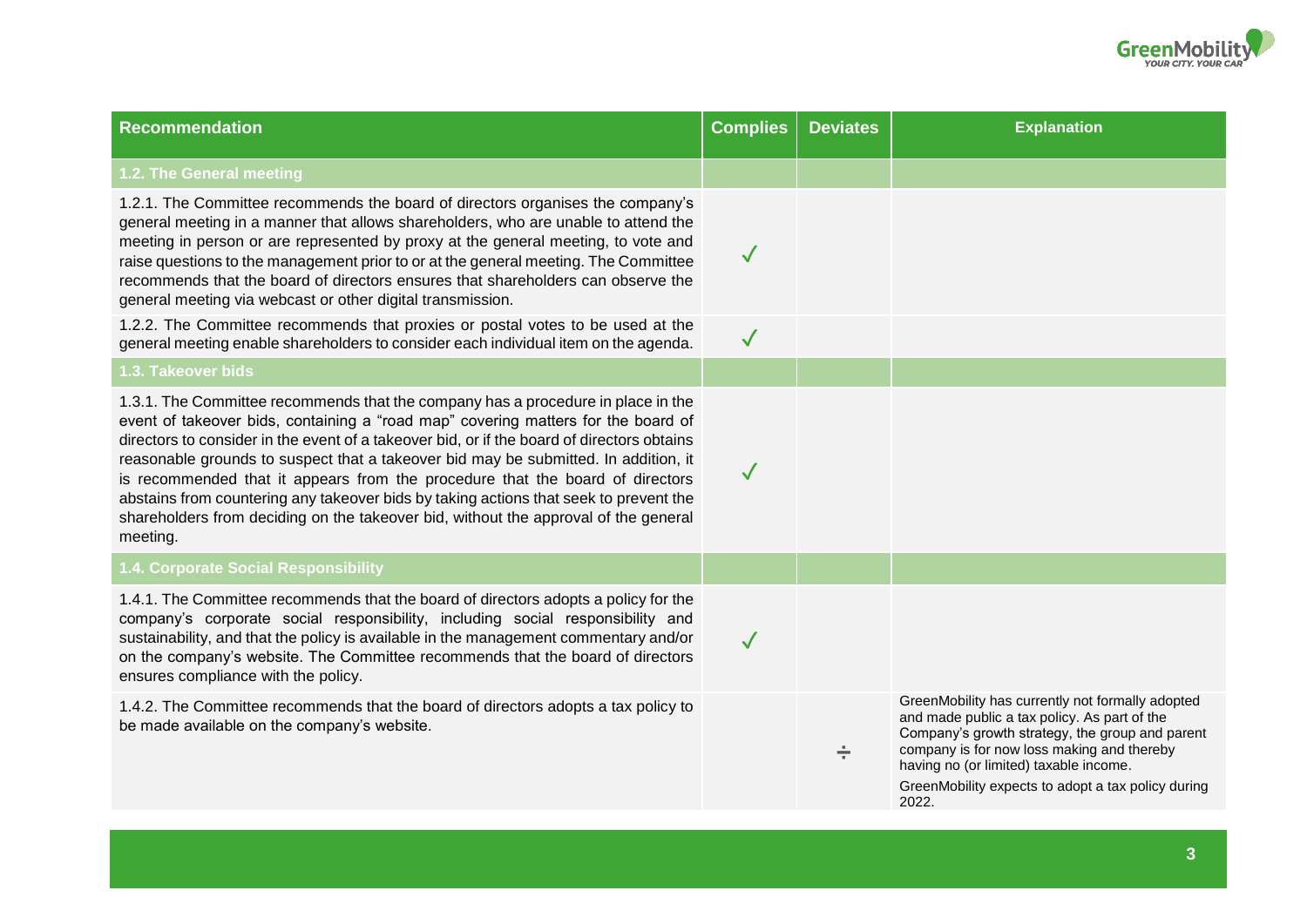

| <b>Recommendation</b>                                                                                                                                                                                                                                                                                                                                                                                                | <b>Complies</b> | <b>Deviates</b> | <b>Explanation</b>                                                                                                                                                                                                                           |
|----------------------------------------------------------------------------------------------------------------------------------------------------------------------------------------------------------------------------------------------------------------------------------------------------------------------------------------------------------------------------------------------------------------------|-----------------|-----------------|----------------------------------------------------------------------------------------------------------------------------------------------------------------------------------------------------------------------------------------------|
| 2. The duties and responsibilities of the board of directors                                                                                                                                                                                                                                                                                                                                                         |                 |                 |                                                                                                                                                                                                                                              |
| 2.1. Overall tasks and responsibilities                                                                                                                                                                                                                                                                                                                                                                              |                 |                 |                                                                                                                                                                                                                                              |
| 2.1.1. The Committee recommends that the board of directors in support of the<br>company's statutory objects according to its articles of association and the long-term<br>value creation considers the company's purpose and ensures and promotes a good<br>culture and sound values in the company. The company should provide an account<br>thereof in the management commentary and/or on the company's website. | $\checkmark$    |                 |                                                                                                                                                                                                                                              |
| 2.1.2. The Committee recommends that the board of directors at least once a year<br>discusses and on a regular basis follows up on the company's overall strategic<br>targets in order to ensure the value creation in the company.                                                                                                                                                                                  | $\sqrt{}$       |                 |                                                                                                                                                                                                                                              |
| 2.1.3. The Committee recommends that the board of directors on a continuously<br>basis takes steps to examine whether the company's share and capital structure<br>supports the strategy and the long-term value creation in the interest of the company<br>as well as the shareholders. The Committee recommends that the company gives<br>an account thereof in the management commentary.                         | $\checkmark$    |                 |                                                                                                                                                                                                                                              |
| 2.1.4. The Committee recommends that the board of directors prepares and on an<br>annual basis reviews the guidelines for the executive management, including<br>requirements in respect of the reporting to the board of directors.                                                                                                                                                                                 | $\checkmark$    |                 |                                                                                                                                                                                                                                              |
| 2.1.5. The Committee recommends that at least once annually, the board of directors<br>discuss the composition, developments, risks and succession plans of the executive<br>board.                                                                                                                                                                                                                                  | $\checkmark$    |                 |                                                                                                                                                                                                                                              |
| 2.2. Members of the board of directors                                                                                                                                                                                                                                                                                                                                                                               |                 |                 |                                                                                                                                                                                                                                              |
| 2.2.1. The Committee recommends that the board of directors, in addition to a<br>chairperson, appoints a vice chairperson, who can step in if the chairperson is absent<br>and who can generally act as the chairperson's close sparring partner.                                                                                                                                                                    |                 | ÷               | Due to the size and needs of GreenMobility,<br>the Board of Directors has not found it relevant<br>to formally appoint a deputy chairperson. The<br>Board of Directors will continuously assess the<br>need to appoint a deputy chairperson. |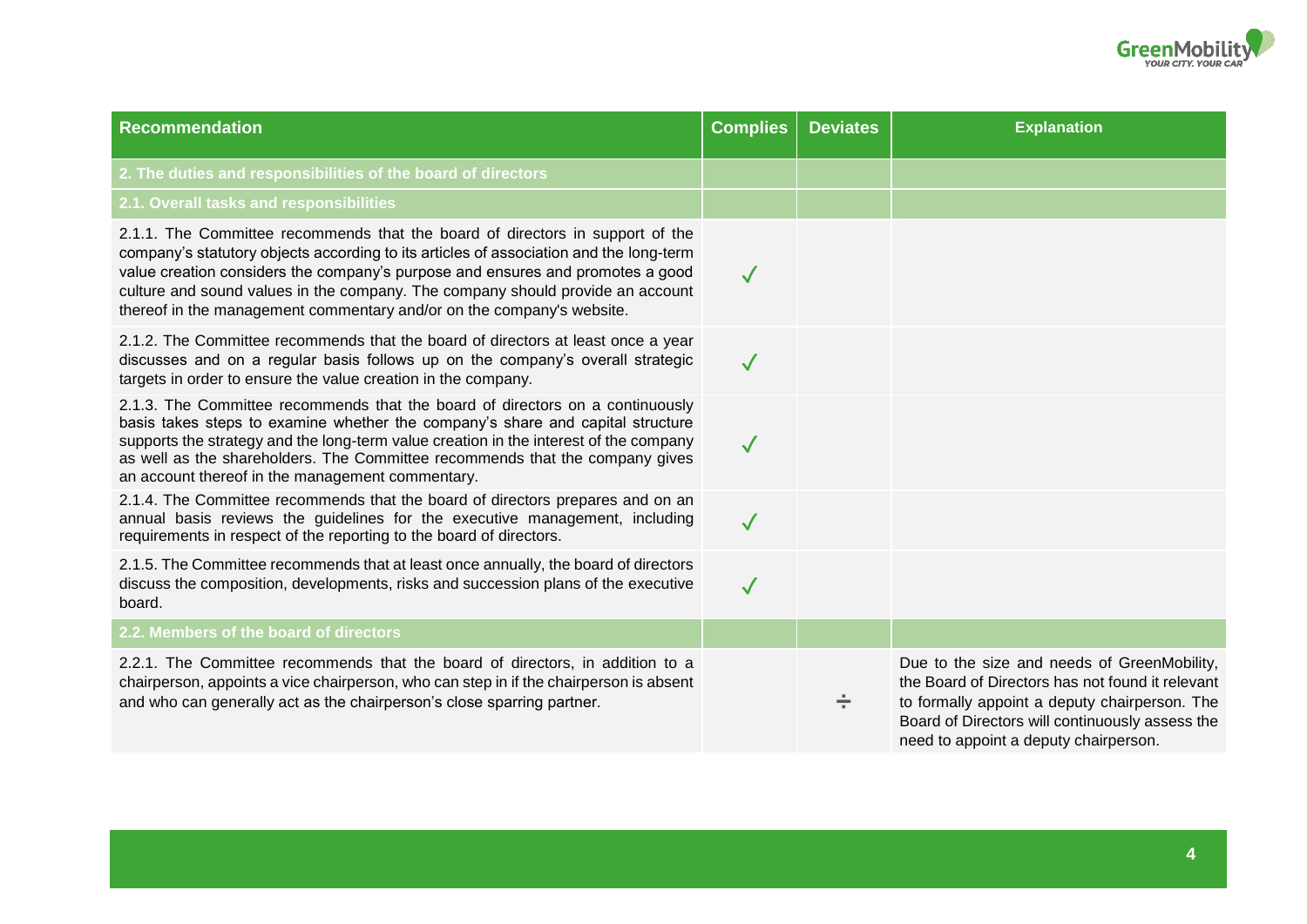

| <b>Recommendation</b>                                                                                                                                                                                                                                                                                                                                                                                                                                                                                                                                                                                                                        | <b>Complies</b> | <b>Deviates</b> | <b>Explanation</b> |
|----------------------------------------------------------------------------------------------------------------------------------------------------------------------------------------------------------------------------------------------------------------------------------------------------------------------------------------------------------------------------------------------------------------------------------------------------------------------------------------------------------------------------------------------------------------------------------------------------------------------------------------------|-----------------|-----------------|--------------------|
| 2.2.2. The Committee recommends that the chairperson in cooperation with the<br>individual members of the board of directors ensures that the members up-date and<br>supplement their knowledge of relevant matters, and that the members' special<br>knowledge and qualifications are applied in the best possible manner.                                                                                                                                                                                                                                                                                                                  | $\checkmark$    |                 |                    |
| 2.2.3. The Committee recommends that if the board of directors, in exceptional<br>cases, requests a member of the board of directors to take on special duties for the<br>company, for instance, for a short period to take part in the daily management of the<br>company, the board of directors should approve this in order to ensure that the board<br>of directors maintains its independent overall management and control function. It is<br>recommended that the company publishes any decision on allowing a member of the<br>board of directors to take part in the daily management, including the expected<br>duration thereof. | $\sqrt{}$       |                 |                    |
| 3. Composition, organisation and evaluation of the board of directors                                                                                                                                                                                                                                                                                                                                                                                                                                                                                                                                                                        |                 |                 |                    |
| 3.1. Composition                                                                                                                                                                                                                                                                                                                                                                                                                                                                                                                                                                                                                             |                 |                 |                    |
| 3.1.1. The Committee recommends that the board of directors on an annual basis<br>reviews and in the management commentary and/or on the company's website<br>states<br>which qualifications the board of directors should possess, collectively and<br>individually, in order to perform its duties in the best possible manner, and                                                                                                                                                                                                                                                                                                        | $\checkmark$    |                 |                    |
| the composition of and diversity on the board of directors.                                                                                                                                                                                                                                                                                                                                                                                                                                                                                                                                                                                  |                 |                 |                    |
| 3.1.2. The Committee recommends that the board of directors on an annual basis<br>discusses the company's activities in order to ensure relevant diversity at the different<br>management levels of the company and adopts a diversity policy, which is included<br>in the management commentary and/or available on the company's website.                                                                                                                                                                                                                                                                                                  | $\checkmark$    |                 |                    |
| 3.1.3. The Committee recommends that candidates for the board of directors are<br>recruited based on a thorough process approved by the board of directors. The<br>Committee recommends that in assessing candidates for the board of directors – in<br>addition to individual competencies and qualifications – the need for continuity,<br>renewal and diversity is also considered.                                                                                                                                                                                                                                                       | $\checkmark$    |                 |                    |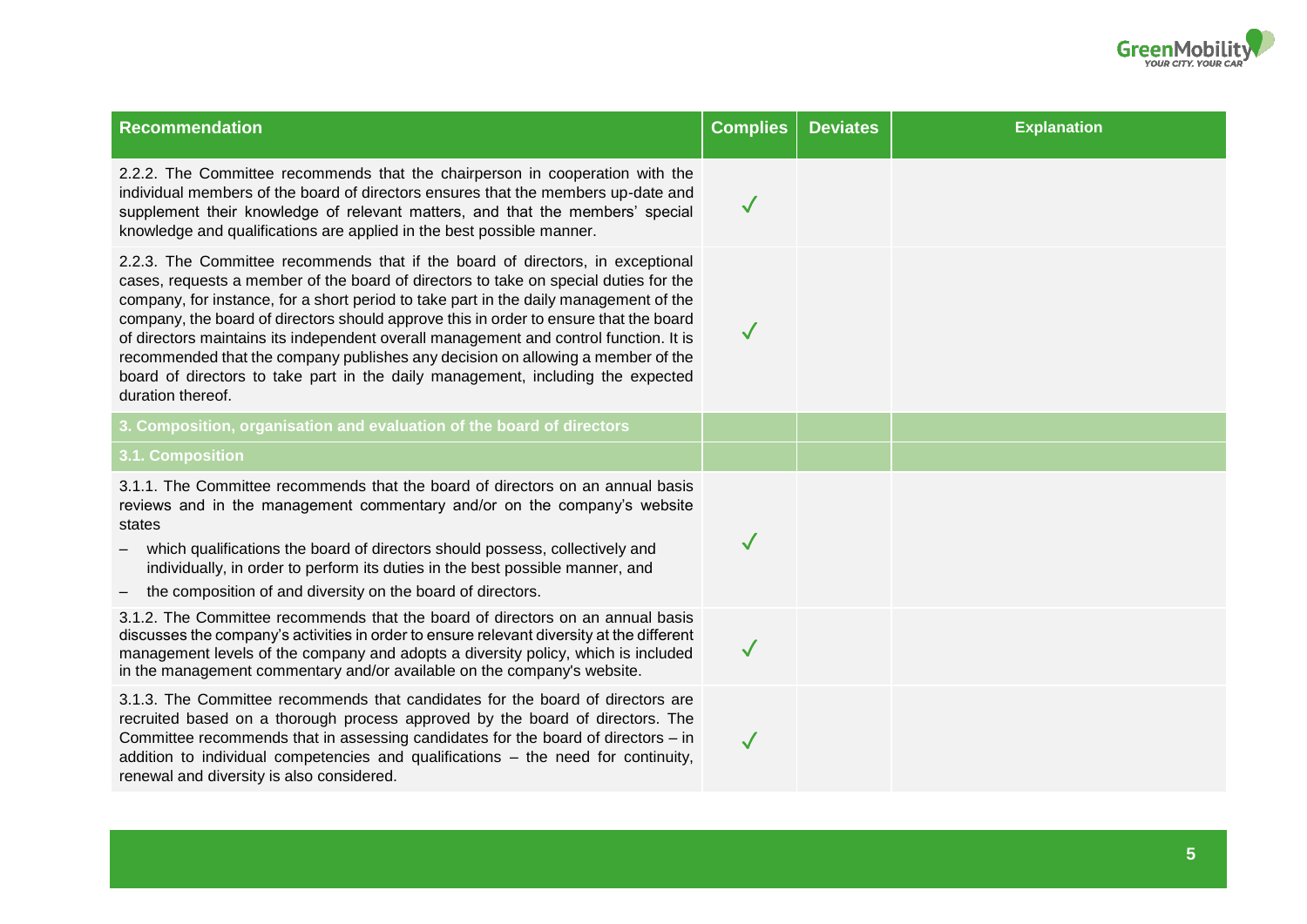

| <b>Recommendation</b>                                                                                                                                                                                                                                                                                                                                                                                                                                                                                                                                                                                                                                                                                                                                                                                                                                                                                                                                                                                                                                                                                    | <b>Complies</b> | <b>Deviates</b> | <b>Explanation</b> |
|----------------------------------------------------------------------------------------------------------------------------------------------------------------------------------------------------------------------------------------------------------------------------------------------------------------------------------------------------------------------------------------------------------------------------------------------------------------------------------------------------------------------------------------------------------------------------------------------------------------------------------------------------------------------------------------------------------------------------------------------------------------------------------------------------------------------------------------------------------------------------------------------------------------------------------------------------------------------------------------------------------------------------------------------------------------------------------------------------------|-----------------|-----------------|--------------------|
| 3.1.4. The Committee recommends that the notice convening general meetings,<br>where election of members to the board of directors is on the agenda - in addition to<br>the statutory items - also includes a description of the proposed candidates'<br>qualifications,<br>other managerial duties in commercial undertakings, including board<br>committees,<br>demanding organisational assignments and<br>independence.                                                                                                                                                                                                                                                                                                                                                                                                                                                                                                                                                                                                                                                                              | $\checkmark$    |                 |                    |
| 3.1.5. The Committee recommends that members to the board of directors elected<br>by the general meeting stand for election every year at the annual general meeting,<br>and that the members are nominated and elected individually.                                                                                                                                                                                                                                                                                                                                                                                                                                                                                                                                                                                                                                                                                                                                                                                                                                                                    | $\sqrt{}$       |                 |                    |
| 3.2 The board of director's independence                                                                                                                                                                                                                                                                                                                                                                                                                                                                                                                                                                                                                                                                                                                                                                                                                                                                                                                                                                                                                                                                 |                 |                 |                    |
| 3.2.1. The Committee recommends that at least half of the members of the board of<br>directors elected in general meeting are independent in order for the board of<br>directors to be able to act independently avoiding conflicts of interests.<br>In order to be independent, the member in question may not:<br>be or within the past five years have been a member of the executive<br>management or an executive employee in the company, a subsidiary or a group<br>company,<br>within the past five years have received large emoluments from the<br>company/group, a subsidiary or a group company in another capacity than as<br>member of the board of directors,<br>represent or be associated with a controlling shareholder,<br>within the past year have had a business relationship (e.g. personally or indirectly<br>as a partner or an employee, shareholder, customer, supplier or member of a<br>governing body in companies with similar relations) with the company, a<br>subsidiary or a group company, which is significant for the company and/or the<br>business relationship, | $\checkmark$    |                 |                    |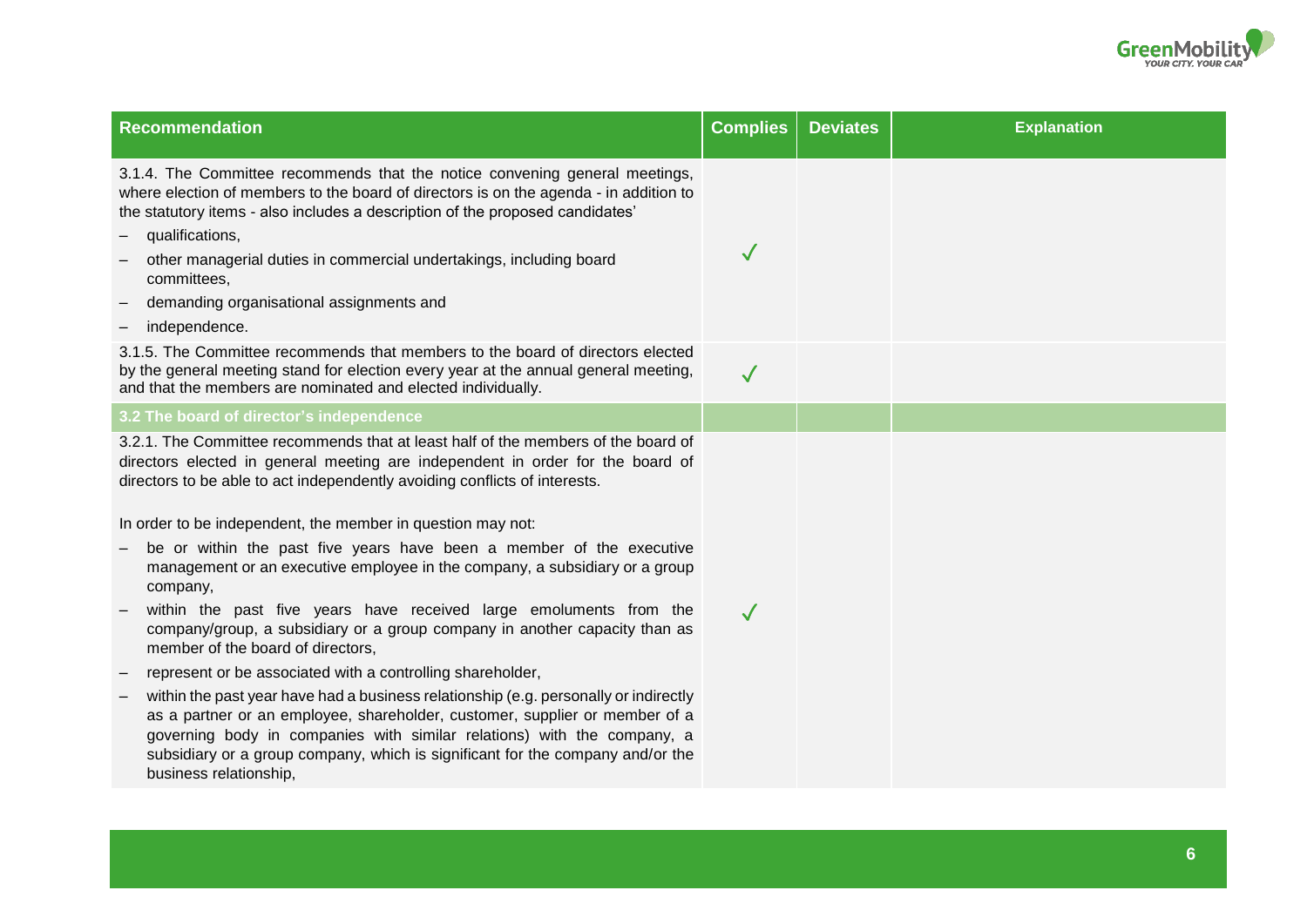

| <b>Recommendation</b>                                                                                                                                                                                                                                                                                                                                                                                                                                  | <b>Complies</b> | <b>Deviates</b> | <b>Explanation</b> |
|--------------------------------------------------------------------------------------------------------------------------------------------------------------------------------------------------------------------------------------------------------------------------------------------------------------------------------------------------------------------------------------------------------------------------------------------------------|-----------------|-----------------|--------------------|
| be or within the past three years have been employed with or a partner in the<br>same company as the company's auditor elected in general meeting,                                                                                                                                                                                                                                                                                                     |                 |                 |                    |
| be a CEO in a company with cross-memberships in the company's management,<br>-                                                                                                                                                                                                                                                                                                                                                                         |                 |                 |                    |
| have been a member of the board of directors for more than twelve years, or<br>—                                                                                                                                                                                                                                                                                                                                                                       |                 |                 |                    |
| be closely related to persons, who are not independent, cf. the above-stated<br>criteria.                                                                                                                                                                                                                                                                                                                                                              |                 |                 |                    |
| Even if a member of the board of directors does not fall within the above-stated<br>criteria, the board of directors may for other reasons decide that the member in<br>question is not independent.                                                                                                                                                                                                                                                   |                 |                 |                    |
| 3.2.2. The Committee recommends that members of the executive management are<br>not members of the board of directors and that members retiring from the executive<br>management does not join the board of directors immediately thereafter.                                                                                                                                                                                                          | $\checkmark$    |                 |                    |
| 3.3. Members of the board of directors and the number of other management<br>functions                                                                                                                                                                                                                                                                                                                                                                 |                 |                 |                    |
| 3.3.1. The Committee recommends that the board of directors and each of the<br>members on the board of directors, in connection with the annual evaluation, cf.<br>recommendation 3.5.1., assesses how much time is required to perform the board<br>duties. The aim is for the individual member of the board of directors not to take on<br>more managerial duties than the board member in question is able to perform in a<br>satisfactory manner. | $\checkmark$    |                 |                    |
| 3.3.2. The Committee recommends that the management commentary, in addition to<br>the statutory requirements, contains the following information on the individual<br>members of the board of directors:                                                                                                                                                                                                                                               |                 |                 |                    |
| position, age and gender,                                                                                                                                                                                                                                                                                                                                                                                                                              |                 |                 |                    |
| competencies and qualifications relevant to the company,                                                                                                                                                                                                                                                                                                                                                                                               | $\checkmark$    |                 |                    |
| independence,                                                                                                                                                                                                                                                                                                                                                                                                                                          |                 |                 |                    |
| year of joining the board of directors,<br>$\qquad \qquad -$                                                                                                                                                                                                                                                                                                                                                                                           |                 |                 |                    |
| year of expiry of the current election period,                                                                                                                                                                                                                                                                                                                                                                                                         |                 |                 |                    |
| participation in meetings of the board of directors and committee meetings,                                                                                                                                                                                                                                                                                                                                                                            |                 |                 |                    |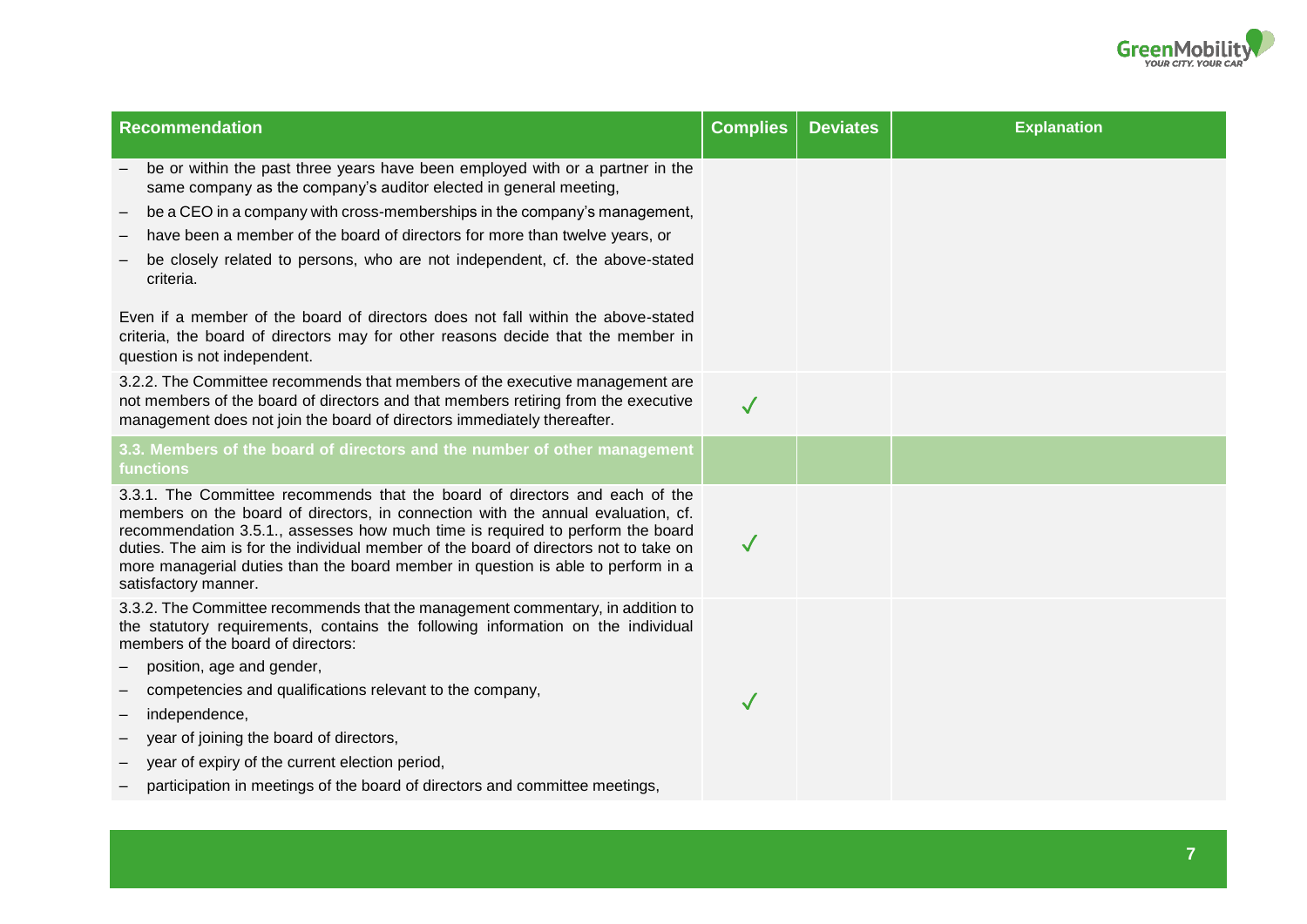

| <b>Recommendation</b>                                                                                                                                                                                                                                                                                                                   | <b>Complies</b> | <b>Deviates</b> | <b>Explanation</b> |
|-----------------------------------------------------------------------------------------------------------------------------------------------------------------------------------------------------------------------------------------------------------------------------------------------------------------------------------------|-----------------|-----------------|--------------------|
| managerial duties in other commercial undertakings, including board<br>committees, and demanding organisational assignments, and                                                                                                                                                                                                        |                 |                 |                    |
| the number of shares, options, warrants, etc. that the member holds in the<br>company and its group companies and any changes in such holdings during the<br>financial year.                                                                                                                                                            |                 |                 |                    |
| <b>3.4. Board committees</b>                                                                                                                                                                                                                                                                                                            |                 |                 |                    |
| 3.4.1. The Committee recommends that the management describes in the<br>management commentary:<br>the board committees' most significant activities and number of meetings in the                                                                                                                                                       |                 |                 |                    |
| past year, and                                                                                                                                                                                                                                                                                                                          |                 |                 |                    |
| the members on the individual board committees, including the chairperson and<br>the independence of the members of the committee in question.                                                                                                                                                                                          | $\checkmark$    |                 |                    |
| In addition, it is recommended that the board committees' terms of reference are<br>published on the company's website.                                                                                                                                                                                                                 |                 |                 |                    |
| 3.4.2. The Committee recommends that board committees solely consist of members<br>of the board of directors and that the majority of the members of the board<br>committees are independent.                                                                                                                                           | $\sqrt{}$       |                 |                    |
| 3.4.3. The Committee recommends that the board of directors establishes an audit<br>committee and appoints a chairperson of the audit committee, who is not the<br>chairperson of the board of directors. The Committee recommends that the audit<br>committee, in addition to its statutory duties, assists the board of directors in: |                 |                 |                    |
| supervising the correctness of the published financial information, including<br>accounting practices in significant areas, significant accounting estimates and<br>related party transactions,                                                                                                                                         | $\checkmark$    |                 |                    |
| reviewing internal control and risk areas in order to ensure management of<br>significant risks, including in relation to the announced financial outlook<br>assessing the need for internal audit,                                                                                                                                     |                 |                 |                    |
| performing the evaluation of the auditor elected by the general meeting,                                                                                                                                                                                                                                                                |                 |                 |                    |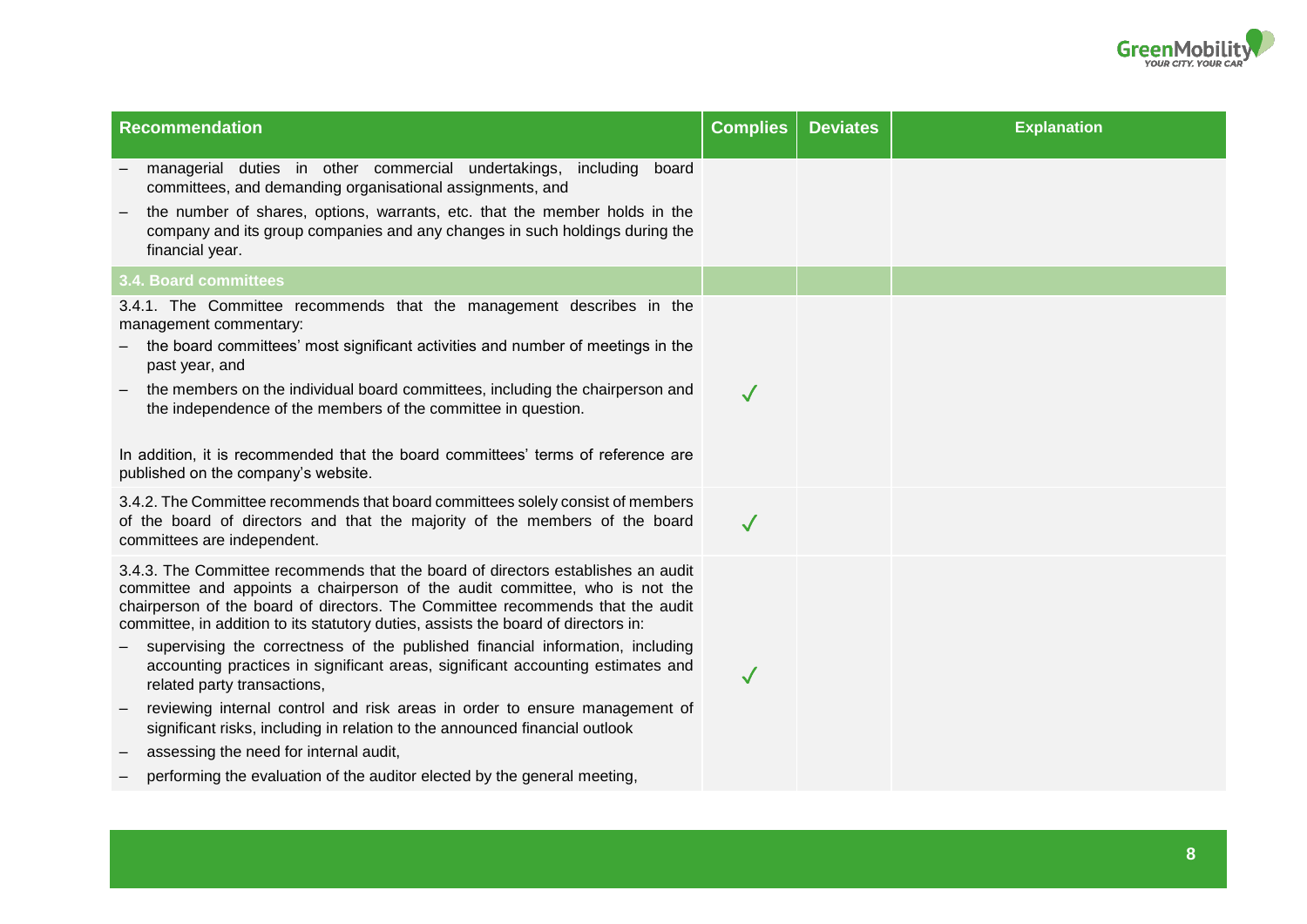

| <b>Recommendation</b>                                                                                                                                                                                                                                                                                                                   | <b>Complies</b> | <b>Deviates</b> | <b>Explanation</b> |
|-----------------------------------------------------------------------------------------------------------------------------------------------------------------------------------------------------------------------------------------------------------------------------------------------------------------------------------------|-----------------|-----------------|--------------------|
| reviewing the auditor fee for the auditor elected by the general meeting,                                                                                                                                                                                                                                                               |                 |                 |                    |
| supervising the scope of the non-audit services performed by the auditor elected<br>by the general meeting, and                                                                                                                                                                                                                         |                 |                 |                    |
| ensuring regular interaction between the auditor elected by the general meeting<br>and the board of directors, for instance, that the board of directors and the audit<br>committee at least once a year meet with the auditor without the executive<br>management being present.                                                       |                 |                 |                    |
| 3.4.4. The Committee recommends that the board of directors establishes a<br>nomination committee to perform at least the following preparatory tasks:                                                                                                                                                                                  |                 |                 |                    |
| describing the required qualifications for a given member of the board of directors<br>and the executive management, the estimated time required for performing the<br>duties of this member of the board of directors and the competencies, knowledge<br>and experience that is or should be represented in the two management bodies, |                 |                 |                    |
| on an annual basis evaluating the board of directors and the executive<br>management's structure, size, composition and results and preparing<br>recommendations for the board of directors for any changes,                                                                                                                            |                 |                 |                    |
| in cooperation with the chairperson handling the annual evaluation of the board<br>of directors and assessing the individual management members' competencies,<br>knowledge, experience and succession as well as reporting on it to the board of<br>directors,                                                                         | $\checkmark$    |                 |                    |
| handling the recruitment of new members to the board of directors and the<br>executive management and nominating candidates for the board of directors'<br>approval,                                                                                                                                                                    |                 |                 |                    |
| ensuring that a succession plan for the executive management is in place,                                                                                                                                                                                                                                                               |                 |                 |                    |
| supervising executive managements' policy for the engagement of executive<br>employees, and                                                                                                                                                                                                                                             |                 |                 |                    |
| supervising the preparation of a diversity policy for the board of directors'<br>approval.                                                                                                                                                                                                                                              |                 |                 |                    |
|                                                                                                                                                                                                                                                                                                                                         |                 |                 |                    |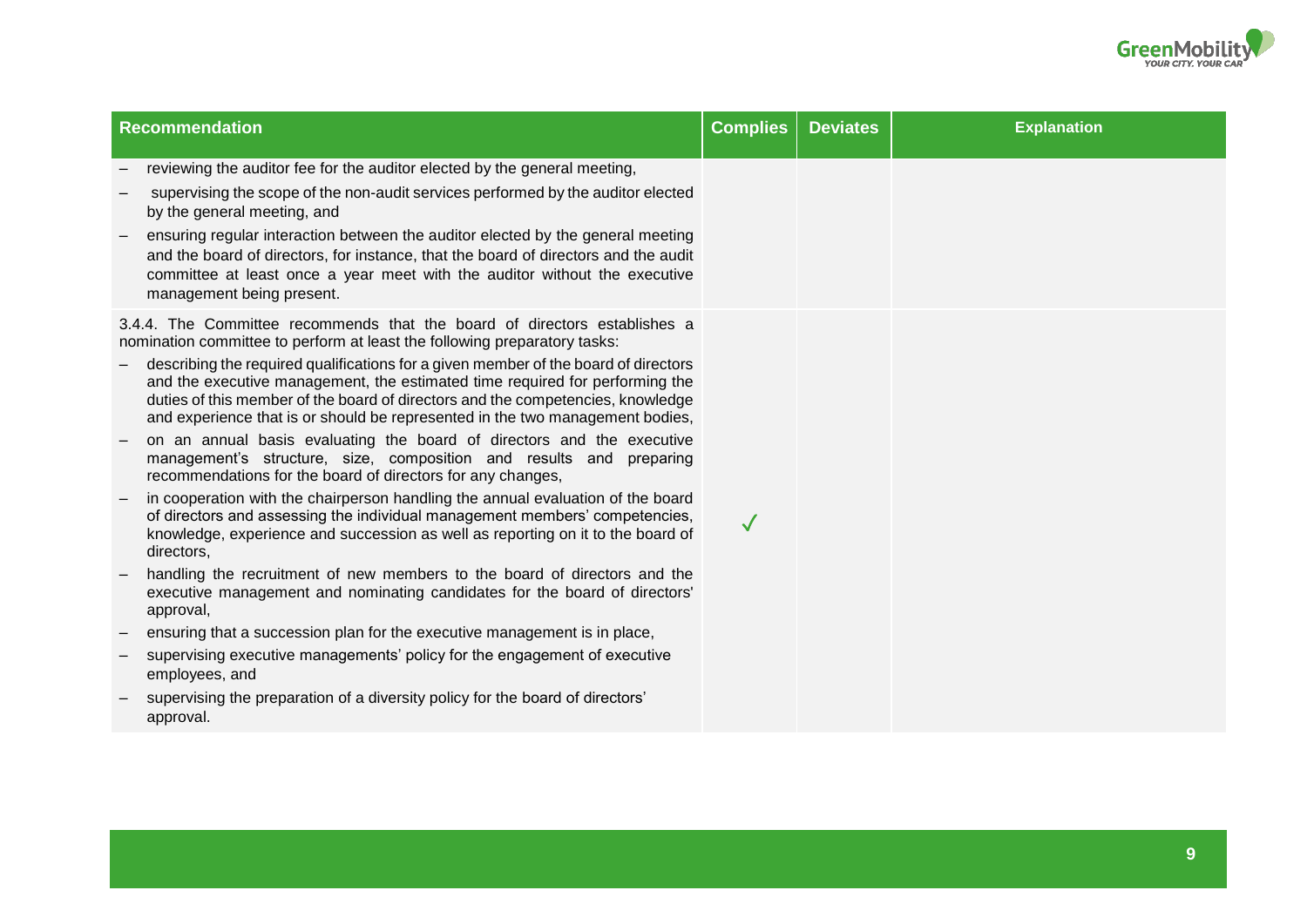

| <b>Recommendation</b>                                                                                                                                                                                                                                                                                                                                                                                                                                                                                                                                                                                                                                                                                                                                                                                                                                                                                                                                                                                                                                                                                                                                                      | <b>Complies</b> | <b>Deviates</b> | <b>Explanation</b> |
|----------------------------------------------------------------------------------------------------------------------------------------------------------------------------------------------------------------------------------------------------------------------------------------------------------------------------------------------------------------------------------------------------------------------------------------------------------------------------------------------------------------------------------------------------------------------------------------------------------------------------------------------------------------------------------------------------------------------------------------------------------------------------------------------------------------------------------------------------------------------------------------------------------------------------------------------------------------------------------------------------------------------------------------------------------------------------------------------------------------------------------------------------------------------------|-----------------|-----------------|--------------------|
| 3.4.5. The Committee recommends that the board of directors establishes a<br>remuneration committee to perform at least the following preparatory tasks:<br>preparing a draft remuneration policy for the board of directors' approval prior to<br>the presentation at the general meeting,<br>providing a proposal to the board of directors on the remuneration of the<br>members of the executive management,<br>providing a proposal to the board of directors on the remuneration of the board<br>of directors prior to the presentation at the general meeting,<br>ensuring that the management's actual remuneration complies with the<br>company's remuneration policy and the evaluation of the individual member's<br>performance, and<br>assisting in the preparation of the annual remuneration report for the board of<br>directors' approval prior to the presentation for the general meeting's advisory<br>vote.                                                                                                                                                                                                                                           | $\sqrt{}$       |                 |                    |
| 3.5. Evaluation of the board of directors and the executive board                                                                                                                                                                                                                                                                                                                                                                                                                                                                                                                                                                                                                                                                                                                                                                                                                                                                                                                                                                                                                                                                                                          |                 |                 |                    |
| 3.5.1. The Committee recommends that the board of directors once a year evaluates<br>the board of directors and at least every three years engages external assistance in<br>the evaluation. The Committee recommends that the evaluation focuses on the<br>recommendations on the board of directors' work, efficiency, composition and<br>organisation, cf. recommendations 3.1.-3.4. above, and that the evaluation as a<br>minimum always includes the following topics:<br>the composition of the board of directors with focus on competencies and<br>diversity<br>the board of directors and the individual member's contribution and results,<br>the cooperation on the board of directors and between the board of directors<br>and the executive management,<br>the chairperson's leadership of the board of directors,<br>the committee structure and the work in the committees,<br>the organisation of the work of the board of directors and the quality of the<br>$\overline{\phantom{m}}$<br>material provided to the board of directors, and<br>the board members' preparation for and active participation in the meetings of<br>the board of directors. | $\checkmark$    |                 |                    |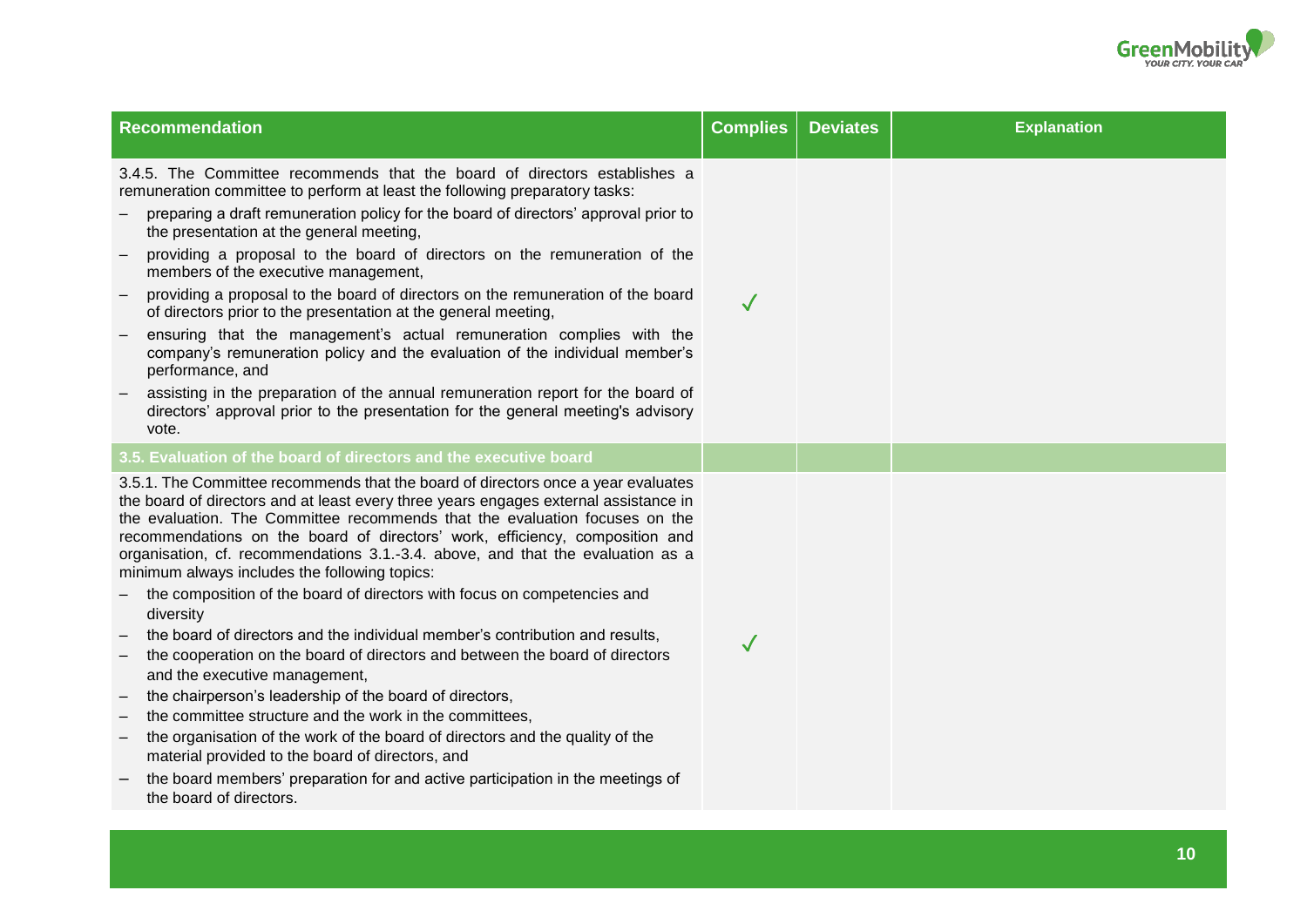

| <b>Recommendation</b>                                                                                                                                                                                                                                                                                                                                                                                                                                                                                                                                          | <b>Complies</b> | <b>Deviates</b> | <b>Explanation</b>                                                                                                                                                                                                                                                  |
|----------------------------------------------------------------------------------------------------------------------------------------------------------------------------------------------------------------------------------------------------------------------------------------------------------------------------------------------------------------------------------------------------------------------------------------------------------------------------------------------------------------------------------------------------------------|-----------------|-----------------|---------------------------------------------------------------------------------------------------------------------------------------------------------------------------------------------------------------------------------------------------------------------|
| 3.5.2. The Committee recommends that the entire board of directors discusses the<br>result of the evaluation of the board of directors and that the procedure for the<br>evaluation and the general conclusions of the evaluation are described in the<br>management commentary, on the company's website and at the company's general<br>meeting.                                                                                                                                                                                                             | $\checkmark$    |                 |                                                                                                                                                                                                                                                                     |
| 3.5.3. The Committee recommends that the board of directors at least once a year<br>evaluates the work and results of the executive management according to pre-<br>established criteria, and that the chairperson reviews the evaluation together with the<br>executive management. In addition, the board of directors should on a continuous<br>basis assess the need for changes in the structure and composition of the executive<br>management, including in respect of diversity, succession planning and risks, in light<br>of the company's strategy. | $\checkmark$    |                 |                                                                                                                                                                                                                                                                     |
| 4. Remuneration of management                                                                                                                                                                                                                                                                                                                                                                                                                                                                                                                                  |                 |                 |                                                                                                                                                                                                                                                                     |
| 4.1. Remuneration of the board of directors and the executive management                                                                                                                                                                                                                                                                                                                                                                                                                                                                                       |                 |                 |                                                                                                                                                                                                                                                                     |
| 4.1.1. The Committee recommends that the remuneration for the board of directors<br>and the executive management and the other terms of employment/service is<br>considered competitive and consistent with the company's long-term shareholder<br>interests.                                                                                                                                                                                                                                                                                                  | $\checkmark$    |                 |                                                                                                                                                                                                                                                                     |
| 4.1.2. The Committee recommends that share-based incentive schemes are<br>revolving, i.e. that they are periodically granted, and that they primarily consist of<br>long-term schemes with a vesting or maturity period of at least three years.                                                                                                                                                                                                                                                                                                               |                 |                 | GreenMobility<br>complies<br>partially<br>with<br>4.1.2.<br>GreenMobility's<br>recommendation<br>Remuneration Policy does not comply with the<br>recommendation on vesting time for variable<br>long-term remuneration components                                   |
|                                                                                                                                                                                                                                                                                                                                                                                                                                                                                                                                                                | $(\sqrt{2})$    | $(\div)$        | The Company has proposed to amend its<br>remuneration policy to include a three-year<br>vesting period for share-based remuneration<br>to the Executive Management and to remove<br>the possibility for the Board of Directors to<br>receive variable remuneration. |
|                                                                                                                                                                                                                                                                                                                                                                                                                                                                                                                                                                |                 |                 | Previously, not all members<br>0f<br>the<br>management had variable remuneration                                                                                                                                                                                    |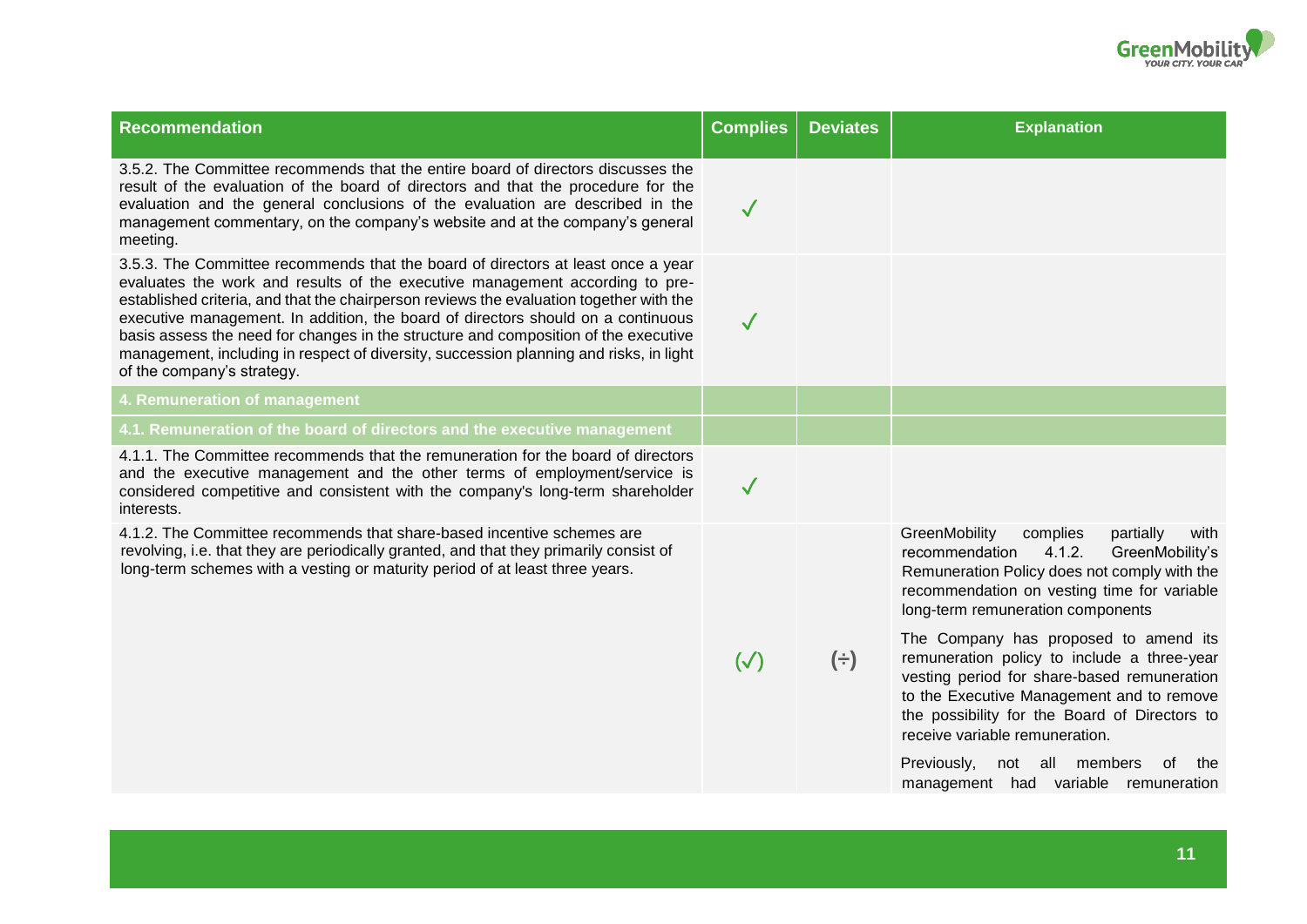

| Recommendation | <b>Complies</b> | <b>Deviates</b> | <b>Explanation</b>                                                                                                                                                                                                                                                                                                                                                                                                                                                                                                                                                                                                                                                                                                                                                                                                                                                                                                                                                                                                                                                                                                                                                                                                       |
|----------------|-----------------|-----------------|--------------------------------------------------------------------------------------------------------------------------------------------------------------------------------------------------------------------------------------------------------------------------------------------------------------------------------------------------------------------------------------------------------------------------------------------------------------------------------------------------------------------------------------------------------------------------------------------------------------------------------------------------------------------------------------------------------------------------------------------------------------------------------------------------------------------------------------------------------------------------------------------------------------------------------------------------------------------------------------------------------------------------------------------------------------------------------------------------------------------------------------------------------------------------------------------------------------------------|
|                |                 |                 | components with a long-term vesting or<br>maturity period of at least three years in<br>addition to short-term components. For<br>members of the Executive Management, the<br>variable remuneration components consisted<br>of an annual performance based cash bonus,<br>warrants which vest with 1/24 each month over<br>a period of two years as well as warrants which<br>vest with 1/36 over a period of three years.<br>Additionally members of the Board of Directors<br>have previously been awarded with a variable<br>remuneration component solely consisting of<br>warrants which vest with 1/24 each month over<br>a period of two years. GreenMobility believes<br>these incentives support the Company's<br>development by ensuring that members of the<br>Executive Management are incentivised to<br>achieve both the short term financial and<br>operational goals while supporting the long-<br>term sustainability and development of the<br>Company. Moreover, the grant of warrants to<br>members of the Executive Management and<br>Board of Directors ensures alignment of the<br>interests of management with the interests of<br>shareholders<br>and<br>GreenMobility's<br>the<br>development. |
|                |                 |                 | The Company believes that the structure of its<br>incentive schemes align the interest of<br>management with the interests of the<br>shareholders<br>GreenMobility's<br>and<br>development.                                                                                                                                                                                                                                                                                                                                                                                                                                                                                                                                                                                                                                                                                                                                                                                                                                                                                                                                                                                                                              |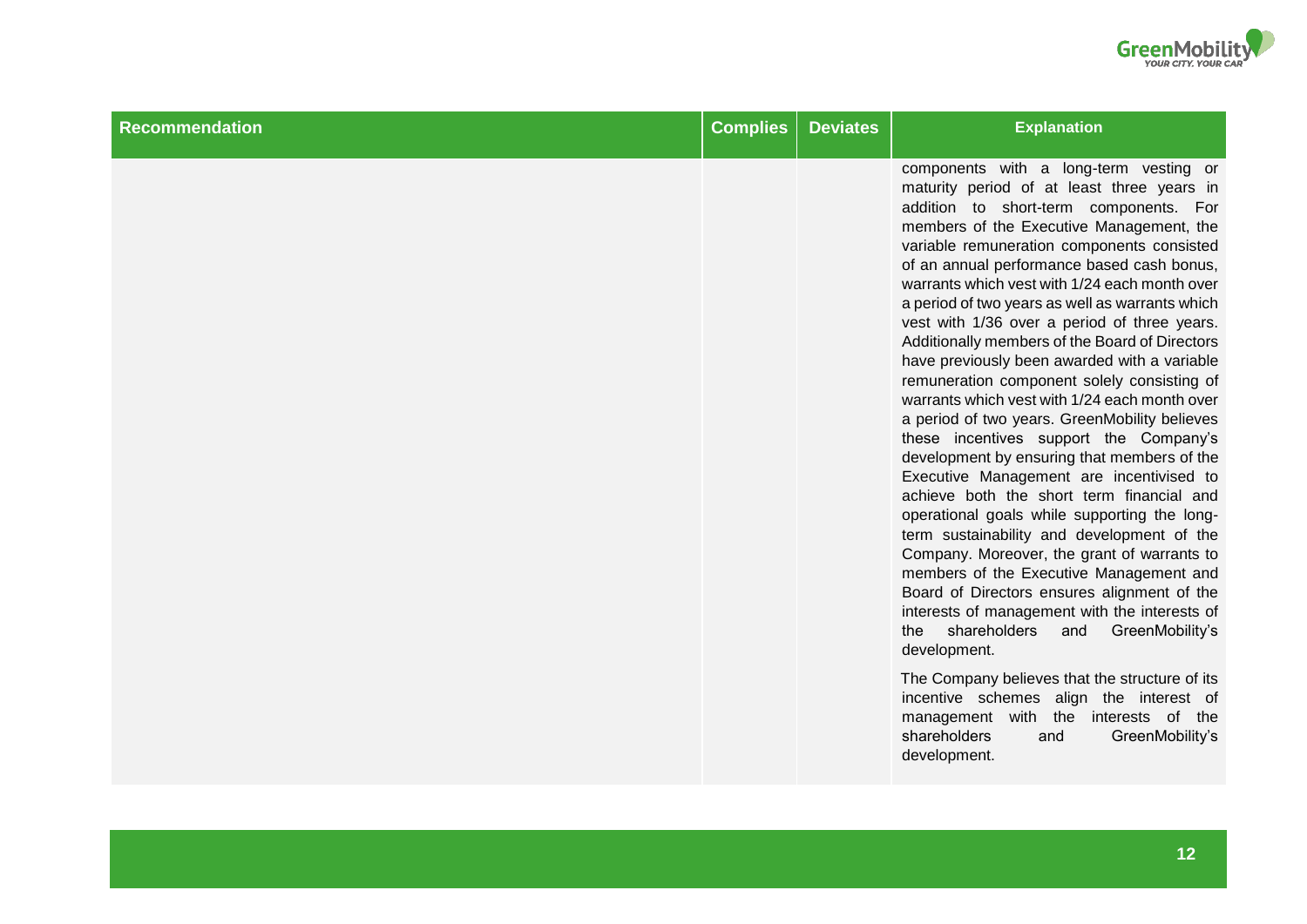

| <b>Recommendation</b>                                                                                                                                                                                                                                                                     | <b>Complies</b> | <b>Deviates</b> | <b>Explanation</b>                                                                                                                                                                                                                                                                                                                                                                       |
|-------------------------------------------------------------------------------------------------------------------------------------------------------------------------------------------------------------------------------------------------------------------------------------------|-----------------|-----------------|------------------------------------------------------------------------------------------------------------------------------------------------------------------------------------------------------------------------------------------------------------------------------------------------------------------------------------------------------------------------------------------|
| 4.1.3. The Committee recommends that the variable part of the remuneration has a<br>cap at the time of grant, and that there is transparency in respect of the potential<br>value at the time of exercise under pessimistic, expected and optimistic scenarios.                           |                 |                 |                                                                                                                                                                                                                                                                                                                                                                                          |
| 4.1.4. The Committee recommends that the overall value of the remuneration for the<br>notice period, including severance payment, in connection with a member of the<br>executive management's departure, does not exceed two years' remuneration<br>including all remuneration elements. |                 |                 |                                                                                                                                                                                                                                                                                                                                                                                          |
| 4.1.5. The Committee recommends that members of the board of directors are not<br>remunerated with share options and warrants.                                                                                                                                                            | $(\surd)$       | $(\div)$        | GreenMobility<br>partially<br>comply<br>with<br>recommendation 4.1.5. GreenMobility<br>has<br>previously awarded warrants to members of<br>the Board of Directors, however, the Company<br>proposes to amend its remuneration policy to<br>reflect that members of the Board of Directors<br>will not receive variable remuneration including<br>share based remuneration going forward. |